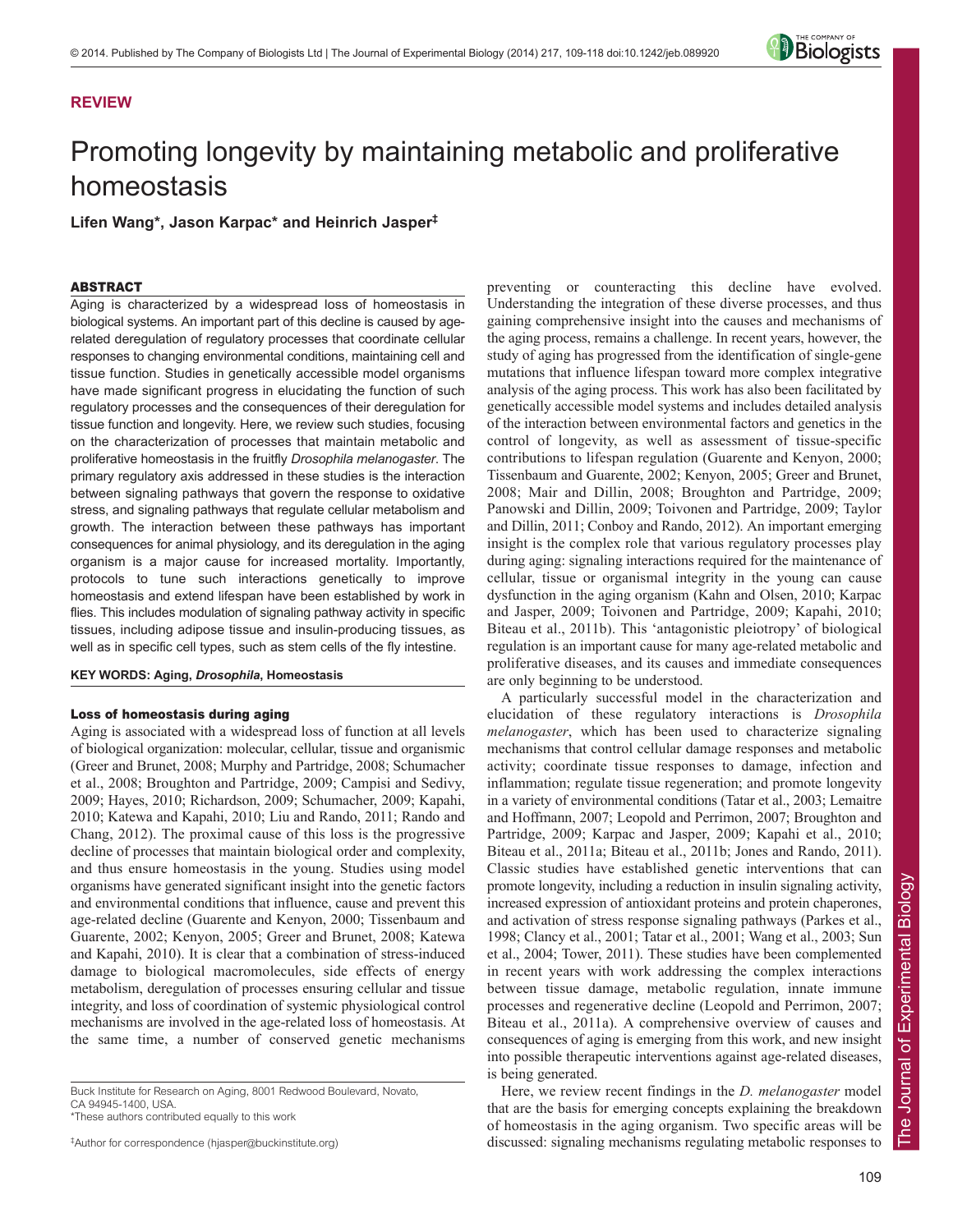tissue damage, and the control of proliferative homeostasis in the aging intestinal epithelium. The unifying concept emerging from these areas of research is the importance of signaling interactions between stress signaling pathways, innate immune signaling and growth signaling through the insulin and Tor signaling pathways in the maintenance of homeostasis in the young, and the deregulation of these interactions in the old organism. Because the signaling interactions discussed here are evolutionarily conserved, these paradigms provide important insight into the development of agerelated metabolic and proliferative diseases, and may lead the way towards development of integrative therapies against such diseases.

## Insulin signaling: a central regulator of longevity

The insulin signaling pathway is a central regulator of longevity in both invertebrates and vertebrates (Wolkow et al., 2000; Tatar et al., 2003; Kenyon, 2005; Greer and Brunet, 2008; Broughton and Partridge, 2009; Kenyon, 2010; Barzilai et al., 2012). Single-gene loss-of-function mutations in insulin signaling components extend lifespan in *Caenorhabditis elegans* and *D. melanogaster*, and loss of insulin signaling activity in specific tissues of mice can also promote longevity. Insight into the role of insulin signaling in regulating lifespan was first obtained from genetic screens in worms, in which mutations in the PI3K homologue AGE-1 were identified that extend lifespan by more than 100% (Friedman and Johnson, 1988). Further genetic studies identified loss-of-function mutations in the insulin receptor daf-2 and in the Akt and SGK kinases as long-lived (Kenyon et al., 1993; Kimura et al., 1997; Hertweck et al., 2004). Similar genetic studies in flies identified long-lived strains mutant in the insulin receptor and the insulin receptor substrate Chico (Clancy et al., 2001; Tatar et al., 2001). In mice, heterozygosity for the insulin-like growth factor (IGF) 1 receptor increases lifespan, while knockdown of the insulin receptor in adipose tissue or knockdown of IRS2 in the brain is sufficient to increase lifespan (Blüher et al., 2003; Holzenberger et al., 2003; Taguchi et al., 2007).

These longevity effects of reducing insulin signaling are caused by activation of the transcription factor Foxo (Forkhead box protein O), which is negatively regulated downstream of Akt by insulin signaling, and is essential for the lifespan extension observed in insulin loss-of-function conditions in both worms and flies (Kenyon et al., 1993; Giannakou et al., 2004; Hwangbo et al., 2004; Wang et al., 2005; Greer and Brunet, 2008). Foxo translocates to the nucleus and activates transcription when insulin signaling activity is low, inducing the expression of a number of stress defense and repair proteins in addition to metabolic enzymes and regulators (Murphy et al., 2003; Greer and Brunet, 2008; Biteau et al., 2011b). This activity of Foxo promotes cellular stress resistance and damage repair, and can regulate apoptosis (Brunet et al., 1999; Kops et al., 2002; Brunet et al., 2004; Wang et al., 2005; Luo et al., 2007; Demontis and Perrimon, 2010).

Through Foxo-induced gene expression, the lifespan extension observed by reduced IIS activity is thus linked to metabolic regulation, but also to Foxo-mediated cellular stress response and repair functions.

#### IIS/Foxo function and metabolic adaptation

Metabolic regulation by Foxo has been described in several organisms, and is likely tied to its role in longevity. Adaptation to dietary conditions is required to maintain metabolic and energy homeostasis (Roberts and Rosenberg, 2006; Luca et al., 2010), and deregulation of adaptive responses because of modern (high sugar/high fat) diets or age-related dysfunction has been proposed as a cause for metabolic diseases (Odegaard and Chawla, 2013). This notion is supported by the increased incidence of metabolic diseases in the elderly (Roberts and Rosenberg, 2006).

The role of insulin signaling in metabolic processes is well understood, but many questions about the link between metabolic regulation by insulin and lifespan remain. Understanding the complex network of tissue-specific functions of insulin/IGF signaling (IIS) in the control of metabolic homeostasis is likely to be required to fully grasp the causal relationship between the regulation of metabolic adaptation and longevity. IIS governs energy homeostasis systemically by mediating tissue interactions that control lipid and carbohydrate metabolism, stabilizing blood glucose levels and serving anabolic purposes (Saltiel and Kahn, 2001). The health consequences of reducing insulin signaling activity, however, are complex and tissue-specific. While loss of the insulin receptor in adipose tissue of mice can have positive effects on lifespan (Blüher et al., 2003), IIS inhibition and Foxo activation in other tissues (such as liver, brain and muscle) result in metabolic and degenerative diseases (Kido et al., 2000; Michael et al., 2000; Suzuki et al., 2010; Mihaylova et al., 2011). These phenotypes are reminiscent of many age-related metabolic pathologies in humans that are associated with chronic insulin resistance (Barzilai et al., 2012). In these conditions, Foxo activation contributes to the breakdown of lipid and glucose homeostasis, promoting diabetes (Samuel and Shulman, 2012; Eijkelenboom and Burgering, 2013).

Many of the metabolic consequences of altered IIS and Foxo signaling are caused by changes in glucose and lipid metabolism. The function of insulin signaling in regulating glucose uptake and glycogen synthesis in the muscle and liver is well understood (Saltiel and Kahn, 2001; Accili and Arden, 2004; Samuel and Shulman, 2012; Eijkelenboom and Burgering, 2013). At the same time, altered IIS activity is also associated with abnormal lipid metabolism (Kitamura et al., 2003; Teleman, 2010), yet the cell- and tissue-specific mechanisms by which IIS regulates lipid metabolism are only partially understood. In both *Drosophila* and mammals, Foxo regulates the transcription of lipases in adipose tissue required for the lipolysis of stored lipids (Vihervaara and Puig, 2008; Chakrabarti and Kandror, 2009; Wang et al., 2011), as well as the expression of enzymes and other transcription factors involved in lipid catabolism (Deng et al., 2012; Xu et al., 2012). Accordingly, changes in IIS/Foxo regulated lipases (such as adipose triglyceride lipase) and lipogenic transcription factors (such as SREBP-1c) have been linked to the dyslipidemia associated with type 2 diabetes and other metabolic syndromes (Shimomura et al., 2000; Schoenborn et al., 2006; Badin et al., 2011).

# Linking stress signaling and metabolic homeostasis

In addition to genes that promote metabolic homeostasis, Foxo also regulates genes encoding stress-response and repair proteins. The activation of Foxo in conditions of low insulin signaling can thus shift energy resources from anabolic functions to cellular preservation and repair. This central role as a switch between anabolism and repair is reflected in the importance of the *C. elegans* Foxo homologue Daf16 in both dauer formation (where developing worms enter developmental and metabolic arrest under nutrient deprivation or stress) and longevity (Kenyon et al., 1993; Giannakou et al., 2004; Hwangbo et al., 2004; Wang et al., 2005; Greer and Brunet, 2008).

Highlighting the importance of Foxo in regulating cellular stress responses, its activity is not only controlled by insulin signaling, but can also be stimulated by stress-response signaling pathways. A well-understood interaction between IIS and stress signaling is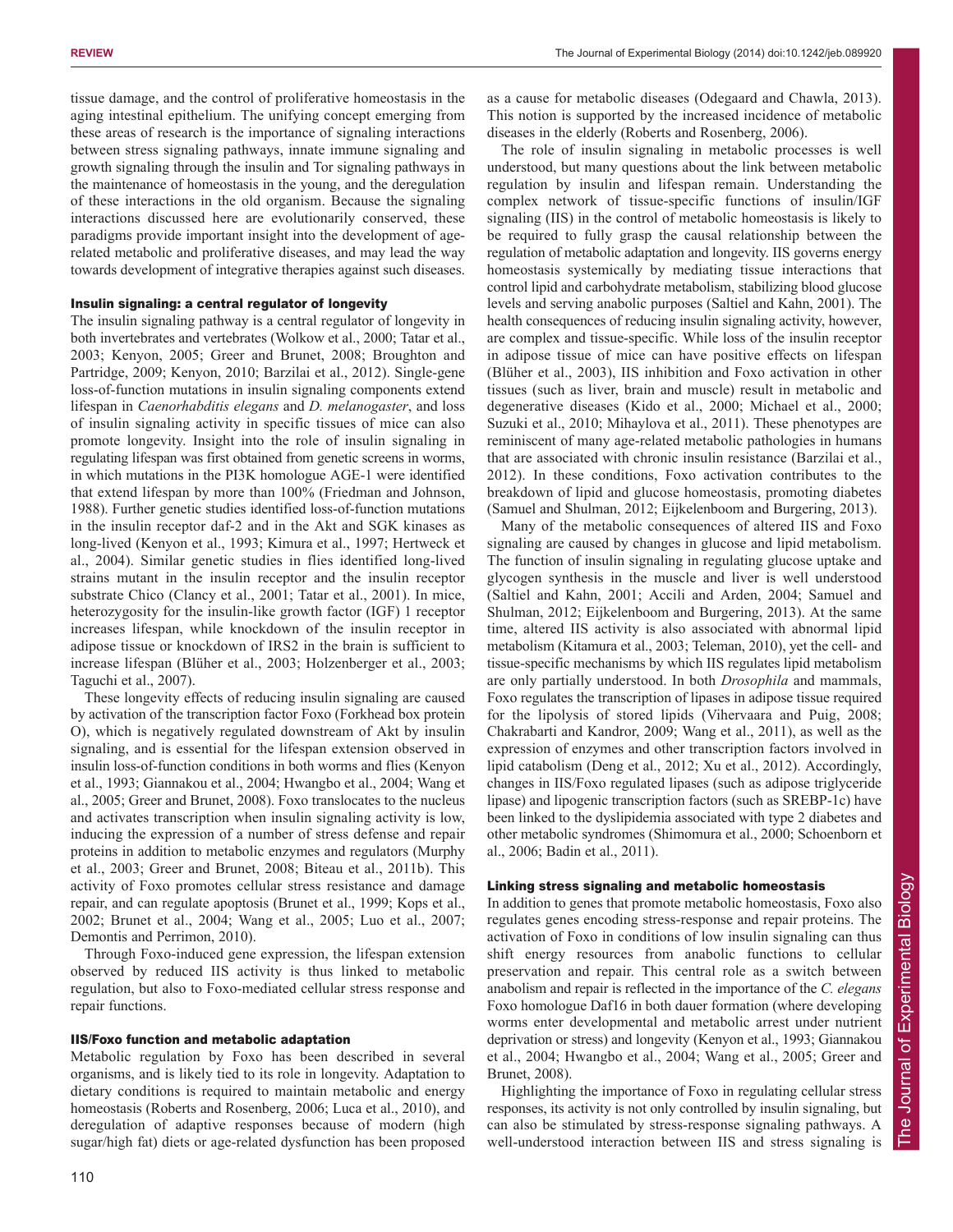mediated by the Jun-N-terminal kinase (JNK) pathway, which regulates gene expression in response to a wide range of environmental stressors. JNK can promote nuclear translocation of Foxo independently of insulin signaling, providing an avenue to induce Foxo-mediated gene expression programs independently of the metabolic status of the cell (Hirosumi et al., 2002; Karpac and Jasper, 2009; Biteau et al., 2011b; Samuel and Shulman, 2012).

JNK activity is induced by a range of intrinsic and environmental insults (e.g. UV irradiation, reactive oxygen species, DNA damage, heat and inflammatory cytokines) through a MAP kinase cascade that is initiated by a number of stress-specific upstream kinases (JNK kinase kinases). JNK commonly regulates transcription factors, such as Foxo and AP-1, leading to changes in gene expression. Its activation has highly context-dependent consequences for the cell, ranging from apoptosis over morphogenetic changes to increased survival (Davis, 2000; Weston and Davis, 2002; Manning and Davis, 2003; Karin and Gallagher, 2005). Mirroring the lifespan extension observed in insulin signaling mutants, moderate activation of JNK signaling results in increased stress tolerance and extended lifespan in flies and worms. Flies heterozygous for the JNK phosphatase Puckered (*puc*), or in which the JNK kinase Hemipterous (JNKK/Hep) is overexpressed in neuronal tissue, are resistant to the oxidative stress-inducing compound Paraquat (Wang et al., 2003). Similarly, JNKK/Hep mutant flies exhibit increased stress sensitivity and are deficient in the induction of a transcriptional stress response (Wang et al., 2003). Supporting the protective role for JNK signaling in flies, *puc* heterozygotes or Hep-overexpressing animals are long-lived under normal conditions (Wang et al., 2003; Libert et al., 2008). Similar consequences of JNK activation have been described in *C. elegans*. Worms with increased JNK activity due to inhibition of the JNK phosphatase VHP-1 (VH1 dual-specificity phosphatase) are protected against heavy metal toxicity, and overexpression of JNK increases lifespan under normal conditions (Mizuno et al., 2004; Oh et al., 2005).

#### Cell-autonomous JNK/IIS interactions

Genetic interaction studies reveal that all these protective effects of JNK signaling are mediated by DAF-16/Foxo (Oh et al., 2005; Wang et al., 2005). In response to JNK signaling, Foxo promotes the expression of genes that inhibit growth and promote repair, but also of genes that induce apoptosis (Wang et al., 2005; Luo et al., 2007). Accordingly, activation of JNK dominantly suppresses IIS-induced cell growth, and Foxo acts downstream of JNK signaling to extend lifespan in flies and worms, but also to mediate apoptotic responses to excessive DNA damage (Matsumoto and Accili, 2005; Oh et al., 2005; Wang et al., 2005; Luo et al., 2007; Wolf et al., 2008). Activation of Foxo proteins by JNK has further been described in mammalian cells, suggesting that the interaction between IIS and JNK signaling is conserved (Essers et al., 2004; Jaeschke and Davis, 2007).

Interestingly, activation of Foxo by JNK signaling is achieved through multiple cell-autonomous and non-autonomous mechanisms and has been implicated not only in lifespan extension, but also in pathological disruptions of metabolic homeostasis. In fact, JNKmediated repression of insulin signaling activity has been proposed as a major cause for insulin resistance in obese patients (Waeber et al., 2000; Hirosumi et al., 2002; Solinas et al., 2007; Yang et al., 2007; Emanuelli et al., 2008). JNK can suppress insulin signaling activity and activate Foxo by phosphorylating the insulin receptor substrate (thus preventing signal transduction through this molecule), by phosphorylating 14-3-3 proteins and disrupting their inhibition of Foxo, as well as by phosphorylating Foxo proteins directly (Aguirre et al., 2000; Mamay et al., 2003; Essers et al., 2004; Tsuruta et al., 2004; Sunayama et al., 2005; Yoshida et al., 2005). While *C. elegans* JNK was shown to phosphorylate DAF-16 (Oh et al., 2005), sequence alignment shows that the JNK phosphorylation sites in mammalian IRS or Foxo4 are not conserved in the *Drosophila* proteins, while the phosphorylation sites on 14-3-3 are conserved in both flies and *C. elegans* (Essers et al., 2004; Tsuruta et al., 2004; Sunayama et al., 2005; Yoshida et al., 2005; Nielsen et al., 2008; Karpac and Jasper, 2009). The antagonism between JNK and IIS thus appears to be evolutionarily ancient and critical for survival.

#### Systemic regulation of IIS by JNK

In addition to the cell-autonomous mechanisms of IIS inhibition described above, JNK can promote the expression of cytokines and adipokines that suppress insulin signal transduction at a distance (such as IL-6, which is secreted in response to JNK activity from the adipose tissue and macrophages and prevents insulin signaling in the liver) (Sabio et al., 2008; Sabio and Davis, 2010; Han et al., 2013). JNK thus mediates important cell-autonomous and systemic metabolic adaptations to changing environmental conditions. While chronic engagement of this signaling system can cause metabolic diseases, the acute JNK-mediated repression of insulin signaling activity is an adaptive process that decreases metabolic activity under stress conditions (Karpac and Jasper, 2009).

This adaptive process is exemplified by dauer formation in *C. elegans*, an extreme form of adaptation in which development and metabolic activity are curtailed under unfavorable conditions. Repression of insulin signaling activity is central to dauer formation and can be achieved by stress-induced activation of Foxo, as well as by stress-induced repression of insulin-like peptides. Accordingly, the regulation of insulin-like peptide expression in specific chemosensory neurons in the head (ASI neurons) is crucial for dauer formation. These neurons express the insulin-like peptide DAF-28, which is repressed in response to starvation and dauer pheromone, activating DAF-16 in the periphery (Bargmann and Horvitz, 1991; Li et al., 2003). This peripheral activation of DAF-16, in turn, is sufficient to increase lifespan (Libina et al., 2003). The intestine, the major fat-storing tissue in the worm, has an important role in this lifespan extension, but Foxo activity in other peripheral cells can also extend lifespan (Libina et al., 2003; Zhang et al., 2013).

In *Drosophila*, similar endocrine regulation of IIS activity by stress signaling has been described (Fig. 1). JNK activation in insulin-producing cells (IPCs) is crucial for metabolic and growth adaptation under stress conditions (Wang et al., 2005; Karpac et al., 2009). This is achieved by repression of *Drosophila* insulin-like peptide 2 (Dilp2) transcription, and involves Foxo activation in IPCs. As in worms, JNK signaling thus systemically represses IIS activity, allowing coordinated metabolic adaptation of insulin target tissues to environmental changes, and extending the lifespan of flies (Wang et al., 2005; Karpac et al., 2009). This mechanism is part of a complex system of endocrine interactions between insulinproducing tissues, fat-storing tissues and peripheral insulin target tissues that regulate lifespan and metabolic homeostasis (Fig. 1) (Leopold and Perrimon, 2007; Russell and Kahn, 2007; Karpac and Jasper, 2009; Rajan and Perrimon, 2012). Thus, ablation of IPCs is sufficient to extend lifespan in flies (Wessells et al., 2004; Broughton et al., 2005), and overexpression of Foxo in the peripheral fat body also leads to lifespan extension. Interestingly, Foxo activation in this tissue is accompanied by feedback repression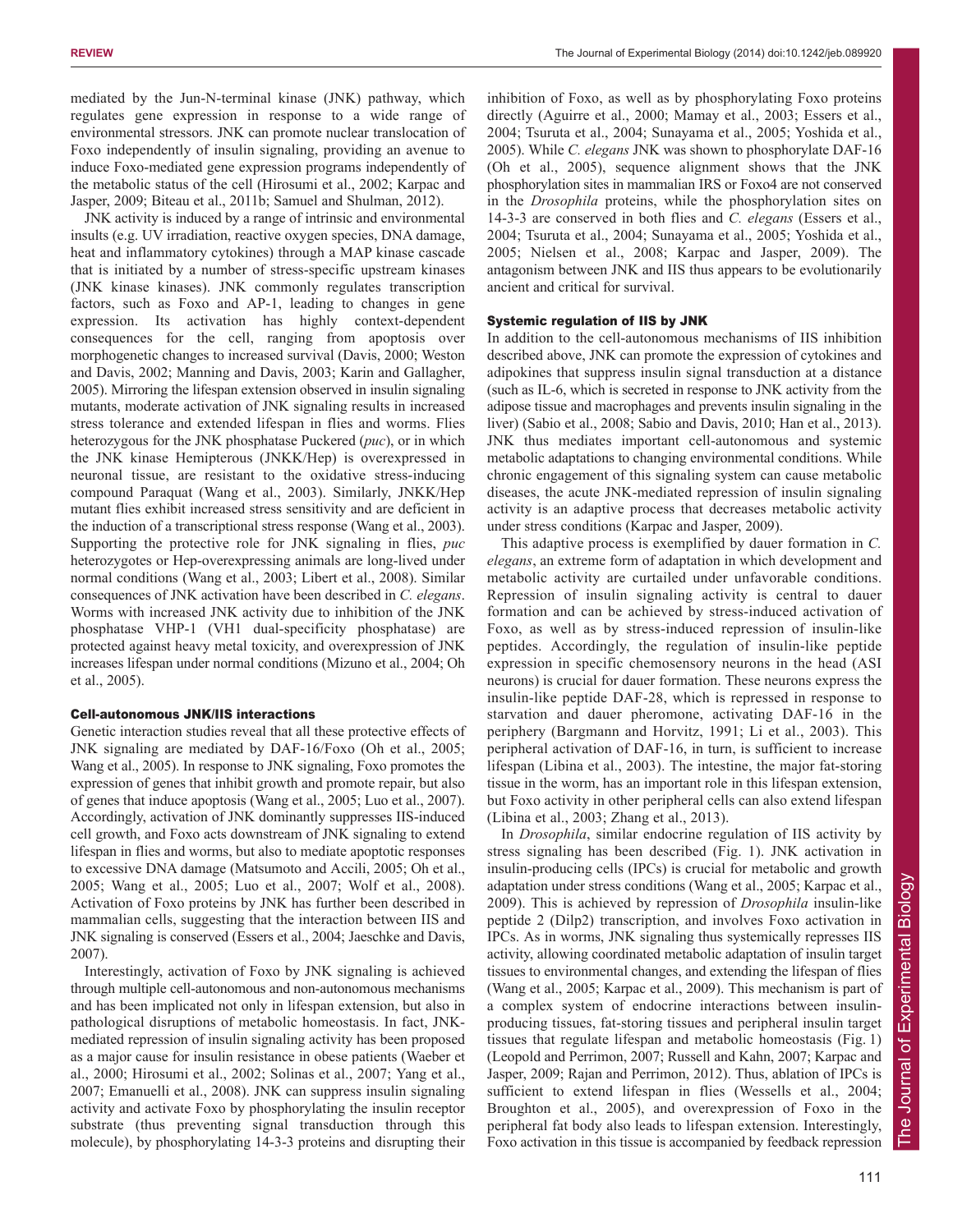

**Fig. 1. Summary of endocrine interactions regulating metabolic and proliferative homeostasis in** *Drosophila***.** Tissue systems and endocrine signals that mediate specific responses to dietary changes and stress to maintain homeostasis in the adult animal are summarized. *Drosophila* insulin-like peptides (Dilps) play a central role in the regulation of metabolic and proliferative homeostasis in flies by coordinating multiple metabolic and regenerative responses to nutritional and stress conditions. This includes regulation of metabolic activity in the fat body, survival in hemocytes, and regeneration in the intestinal epithelium. Dilps secreted from peripheral tissues (Dilp6 in the fat body and Dilp3 in the intestine) control metabolic and proliferative activity locally, and may interact with insulin-producing cells (IPCs) in the brain to regulate the expression and secretion of brain-derived Dilps. Secretion of brainderived Dilps is also regulated by stress signals (Jun-N-terminal kinase, JNK) and by fat-bodyderived hormones such as Unpaired2 (Upd2). 4E-BP, eukaryotic translation initiation factor 4E binding protein; Foxo, Forkhead box protein O; InR, insulin receptor; Slif, slimfast.

of insulin-like peptide gene expression in IPCs (Giannakou et al., 2004; Hwangbo et al., 2004). A recent study has identified a fatbody-derived insulin-like peptide, Dilp6, as a candidate for this feedback signal (Okamoto et al., 2009; Slaidina et al., 2009; Bai et al., 2012). Dilp6 is a peptide that is secreted in non-feeding and fasting states from the fat body, and sustains insulin-dependent growth under such conditions during development (Okamoto et al., 2009; Slaidina et al., 2009). The induction of Dilp6 under starvation conditions in the adult, the repression of brain insulin-like peptides, and the lifespan extension observed when Dilp6 is overexpressed from this tissue highlight the complexity of the regulation of insulin signaling activity in peripheral tissues by a diversity of locally and systemically acting insulin-like peptides. Other examples include insulin-like peptides acting locally in the brain (Chell and Brand, 2010; Sousa-Nunes et al., 2011) and in the intestine (O'Brien et al., 2011), and systemically regulating growth in response to tissue overgrowth and tumor formation (Fig. 1) (Colombani et al., 2012; Garelli et al., 2012).

These findings support the notion that complex, evolutionarily conserved endocrine interactions between insulin-producing and insulin-target tissues influence metabolic homeostasis and lifespan. Stress signaling through JNK appears to be an integral part of this regulatory network. Recent studies have explored this regulation in more detail, and have established the spatiotemporal coordination of stress, innate immune and inflammatory signals that govern this regulatory process in flies (Karpac et al., 2011): local tissue damage (induced, for example, by UV irradiation) initiates a transient systemic repression of insulin signaling activity by inducing inflammatory cytokines (including Upd3, a functional analogue of IL-6) that activate the JAK/Stat signaling pathway in adipose tissue and hemocytes. This activation is required to repress insulin transcription in IPCs. Subsequent activation of Foxo in adipose tissue leads to the activation of NFkB/Relish signaling in these cells, which in turn is required to initiate a recovery phase of the adaptive response. This recovery restores insulin transcription in IPCs and is

crucial to resume growth and anabolic functions after damage has been repaired (Karpac et al., 2011).

The central role of the fat body in coordinating these stress responses is reminiscent of the importance of adipocyte-derived signals in the maintenance of metabolic homeostasis in vertebrates. A recent study has identified Upd2, a cytokine with significant similarity to Upd3, as a factor that is secreted from adipose tissue in the fed state and activates JAK/Stat signaling in a population of GABAergic neurons in the brain that have direct connections to IPCs (Rajan and Perrimon, 2012). This interaction controls Dilp secretion in IPCs, and thus regulates systemic growth and anabolic activity. Strikingly, human leptin can functionally replace Upd2 in this system, highlighting the evolutionary conservation of mechanisms that maintain metabolic and growth homeostasis in metazoans. Furthermore, it has also been shown in flies that amino acids, sensed by the fat body, can relay humoral signals to control insulin release from the brain (Géminard et al., 2009). Slimfast (an amino acid transporter) is required upstream of the amino-acidsensing and IIS-responsive TOR signaling pathway in the fat body to link dietary amino acid levels with circulating Dilps during metabolic adaptation. It is interesting to speculate that TOR signaling may couple nutrient sensing in the fat body to insulin levels in flies through the regulation of Upd2.

Taken together, these findings show that *Drosophila* is emerging as model for the study of organ–organ communication (Fig. 1). Studies of physiological cross-talk between fly tissues are revealing mechanistic insight into the regulation of IIS and the control of systemic growth, aging and energy homeostasis, as well as the regulation of tissue homeostasis and innate immunity (reviewed below). The similarity of fly organs to vertebrate organ systems, the evolutionarily conserved signaling pathways encoded in the *Drosophila* genome, and the highly developed genetic tool kit available for the fly make *Drosophila* a crucial model organism in which to study the signaling mechanisms and tissue interactions that regulate IIS.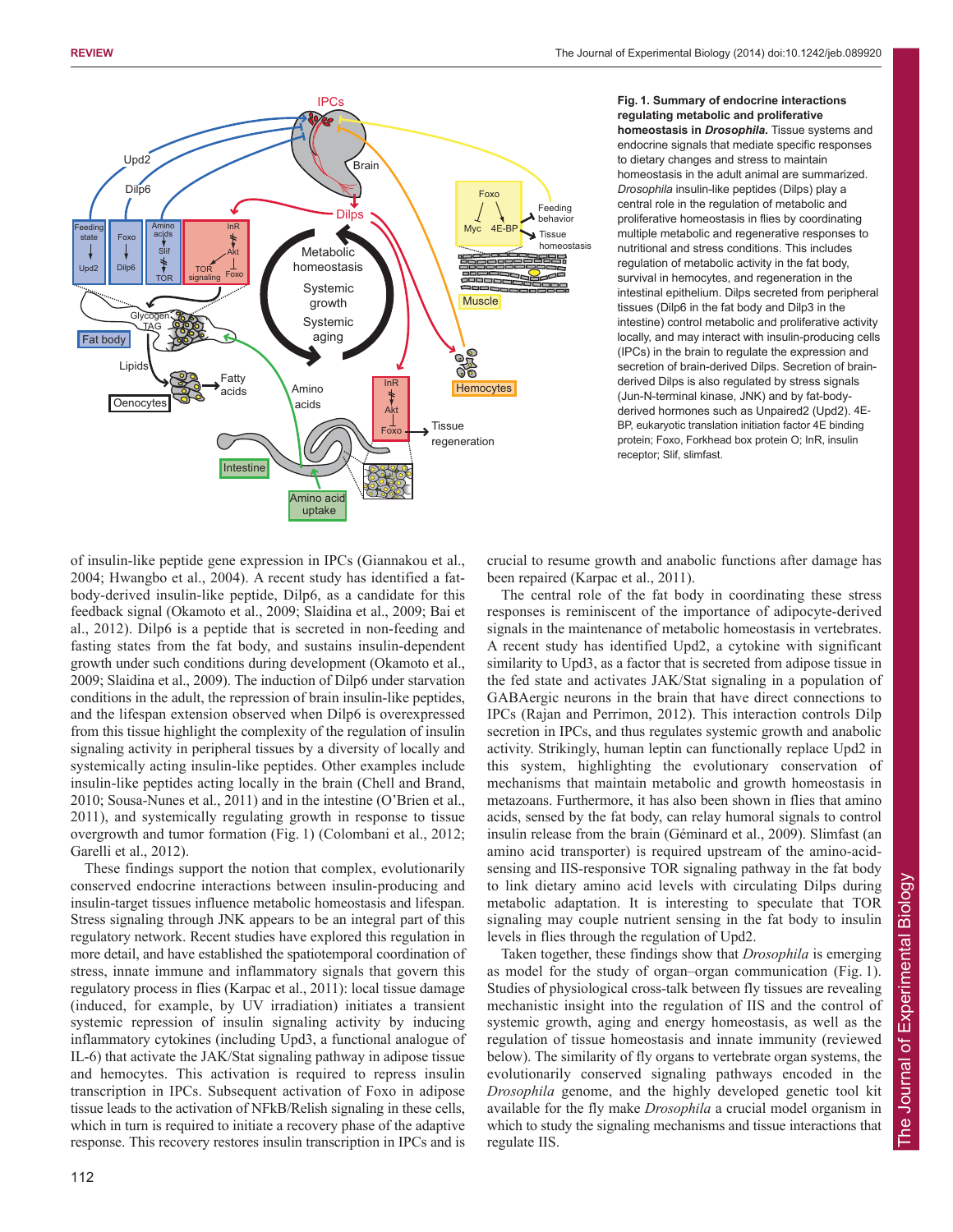An interesting example of the similarity between the described processes in flies and vertebrates is the repression of insulin/IGF signaling activity in response to DNA damage, which has also been observed in mice. Mutations in genes involved in DNA repair cause repression of IGF signaling, resulting in growth attenuation (Niedernhofer et al., 2006; van der Pluijm et al., 2007; Garinis et al., 2008; Schumacher et al., 2008). The repression of the growth hormone/IGF axis is believed to promote tissue repair in organs afflicted by increased DNA damage, but paradoxically, is also associated with progeroid (or accelerated aging) phenotypes. The complexity of tissue-specific responses to the attenuation of growth hormone/IGF signaling remains to be explored in detail and is likely to provide new insight into the acute as well as chronic mechanisms promoting metabolic adaptation and tissue dysfunction in response to DNA damage and injury.

#### Chronic inflammatory diseases – too much of a good thing?

The antagonistic interaction between stress signaling and insulin signaling is thus an evolutionarily conserved adaptive mechanism to promote cell survival and tissue repair when the organism experiences stressful and damaging conditions. Why does this mechanism then contribute to age-related metabolic diseases? It seems likely that the duration of JNK-mediated IIS repression is crucial for the ultimate outcome of this signaling event. While acute suppression of IIS activity by JNK is likely beneficial, the system can cause significant damage when the organism is stressed continuously, or when stress signaling is otherwise chronically activated (Fig. 2). Such conditions include inflammation that is associated with obesity and aging. In fact, JNK signaling has been identified as a central mediator of insulin resistance in genetic and dietary-induced models of obesity and insulin resistance (Waeber et al., 2000; Hirosumi et al., 2002; Solinas et al., 2007; Yang et al., 2007; Emanuelli et al., 2008). This effect involves complex interactions between JNK activity in the liver, muscle, adipocytes and macrophages (Waeber et al., 2000; Hirosumi et al., 2002; Solinas et al., 2007; Yang et al., 2007; Emanuelli et al., 2008; Han et al., 2013). In obese models, JNK is activated by endoplasmic reticulum stress in adipocytes, as well as by adipose-derived inflammatory signals such as free fatty acids and TNF- $\alpha$  and the concurrent activation of Toll-like receptors (Tsukumo et al., 2007), and results in phosphorylation and inhibition of IRS-1 (Hotamisligil et al., 1996; Yin et al., 1998; Hotamisligil, 1999; Aguirre et al., 2000; Hirosumi et al., 2002; Ozcan et al., 2004; Hotamisligil, 2005; Hotamisligil, 2006; Bouzakri and Zierath, 2007). Furthermore, JNK activation in adipose tissue has been shown to induce inflammatory cytokines such as IL-6, which in turn promotes insulin resistance in the liver by activating JAK/Stat signaling (Sabio et al., 2008; Sabio and Davis, 2010). New therapeutic approaches that specifically target these signaling interactions are expected to be required to restore metabolic and growth homeostasis in these conditions.

#### Maintenance of proliferative homeostasis in the aging Drosophila intestine

The interaction between stress and insulin signaling described above not only influences lifespan by promoting metabolic homeostasis, but also has a major impact on proliferative homeostasis in regenerating tissues. Regeneration is crucial for renewal and maintenance of many tissues in vertebrates, and aging, as well as deregulation of insulin/IGF signaling, has important deleterious consequences for regenerative capacity (Jasper and Jones, 2010; Jang et al., 2011; Jones and Rando, 2011). Of particular interest are processes that maintain proliferative homeostasis in high-turnover



**Fig. 2. Relationship between insulin signaling activity and stress/innate immune signaling in the control of homeostasis and lifespan.** Stress signaling through Jun-N-terminal kinase (JNK) and innate immune signaling though NFkB can inhibit insulin signaling activity both systemically and locally. This antagonism between stress and insulin signaling influences both metabolic and proliferative tissue homeostasis in flies, significantly impacting lifespan (Biteau et al., 2010; Karpac et al., 2011). In conditions in which insulin signaling is high and JNK signaling is low (for example, in conditions of abundant nutrient intake in wild-types or in genetic conditions optimizing insulin signaling), longevity (black line) is low. When insulin signaling is moderately reduced or JNK signaling is activated (under calorie restriction or in genetic conditions leading to moderate increases of JNK or reduced insulin signaling capacity), tissue and metabolic homeostasis are maximized, increasing lifespan. When JNK is chronically or excessively activated (in conditions of stress or inflammation), or when insulin signaling is strongly impaired (strong loss-of-function mutations in insulin signaling components), lifespan declines again.

tissues, as deregulation of such processes is likely to promote cancer or degenerative diseases. In fact, the universal impact of the interaction between stress and metabolic signaling on tissue health is highlighted by recent insights into the development and progression of age-related tissue dysfunction in the intestinal epithelium of *Drosophila*. This tissue has emerged as a very productive and accessible model system in which to explore the cellautonomous and systemic regulation of stem cell function, tissue regeneration and the loss of proliferative homeostasis. In the following, we will discuss the implications of this research for our understanding of human diseases and the establishment of therapeutic approaches for age-related proliferative and degenerative diseases.

## The Drosophila intestine as a model system for intestinal dysplasia

*Drosophila* has only recently been recognized as a model in which to study proliferative homeostasis. While flies were long considered post-mitotic animals, two elegant studies in 2006 demonstrated that the intestinal epithelium regenerates in the adult animal (Micchelli and Perrimon, 2006; Ohlstein and Spradling, 2006). Using lineage tracing techniques, Ohlstein, Micchelli and colleagues identified and characterized a population of pluripotent tissue stem cells in the fly midgut that continuously regenerate this tissue in a process that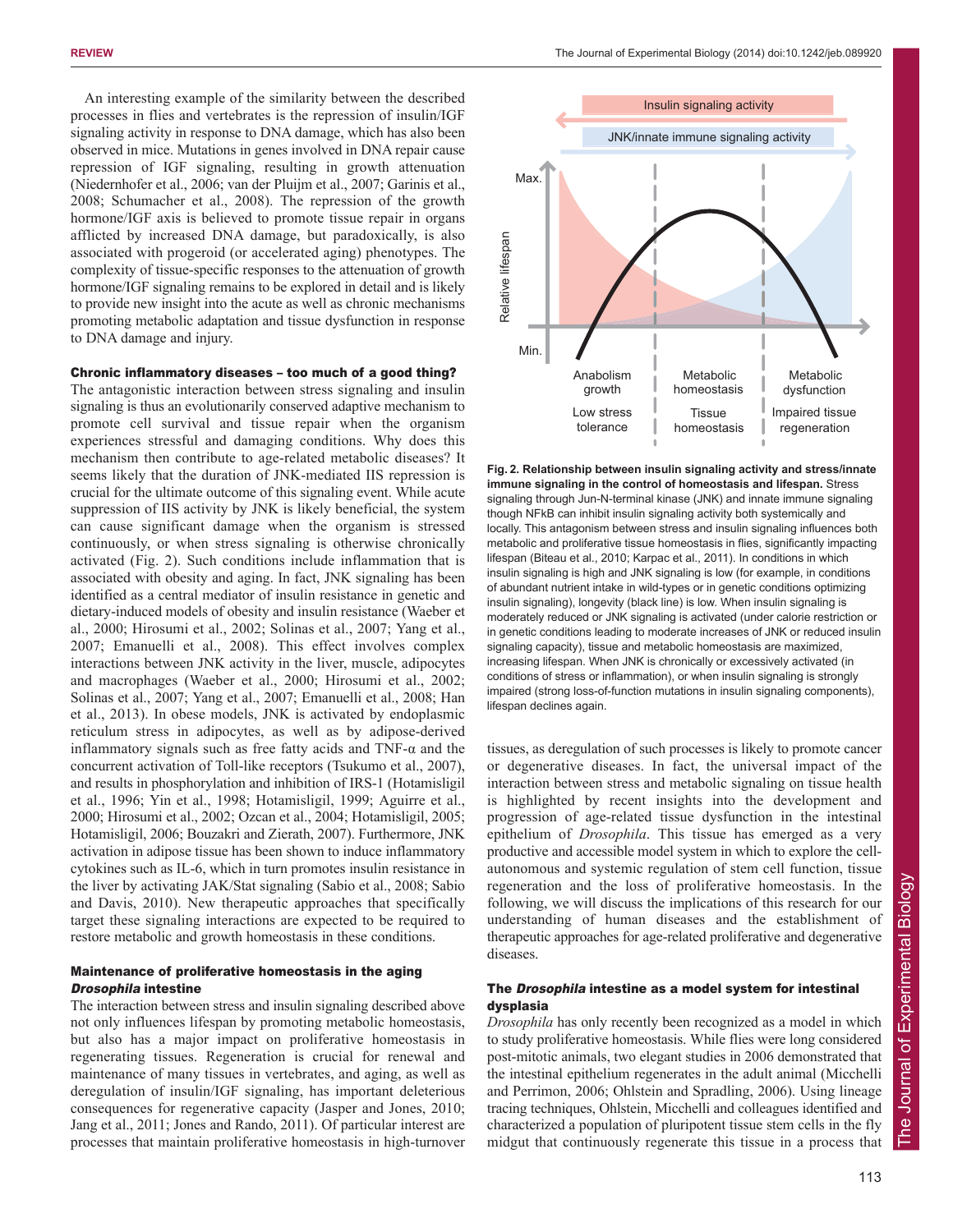mechanistically and morphologically resembles cell turnover in the intestinal epithelium of mammals (Micchelli and Perrimon, 2006; Ohlstein and Spradling, 2006; Radtke et al., 2006; Ohlstein and Spradling, 2007) (Fig. 3). This work thus introduced the fly intestine as an ideal model system in which to characterize the regulation of intestinal stem cell function as well as age-related changes in regenerative capacity of high-turnover tissues.

Interestingly, this tissue also performs metabolic and innate immune functions, and serves as a crucial barrier epithelium, allowing detailed analysis of complex interactions between tissue regeneration, metabolic regulation, innate immunity and inflammation (Biteau et al., 2008; Choi et al., 2008; Buchon et al., 2009a; Biteau et al., 2010; Biteau et al., 2011a; Rera et al., 2012; Sieber and Thummel, 2012; Rera et al., 2013). We have recently shown that the regenerative capacity of stem cells strongly influences lifespan in *Drosophila*, and that improving intestinal tissue homeostasis also rescues the age-dependent systemic breakdown of lipid homeostasis (Biteau et al., 2010).

Intestinal stem cells (ISCs) are the only dividing cells in the intestinal epithelium, and can give rise to at least two differentiated intestinal cell types: enteroendocrine cells (EEs) and enterocytes (ECs) (Micchelli and Perrimon, 2006; Ohlstein and Spradling, 2006; Ohlstein and Spradling, 2007) (Fig. 3). When ISC division is



**Fig. 3. Control of tissue regeneration in the** *Drosophila* **intestine.** (A) The intestinal stem cell lineage in *Drosophila*. In response to stress, intestinal stem cells (ISCs) divide asymmetrically to give rise to a new ISC and an enteroblast (EB), which differentiates into either an enterocyte (EC) or an enteroendocrine cell (EE). Notch (N) signaling, initiated by a Delta (Dl) signal from the ISC, drives EB differentiation. Depending on the levels of N signaling, EBs differentiate into either EEs or ECs. (B) Age-related changes in homeostasis of the intestinal epithelium. In young animals, the epithelium consists of a monolayer of ECs with interspersed EEs and basally located ISCs. In aging flies, ISCs overproliferate, resulting in the accumulation of misdifferentiated EB-like cells that disrupt structure and function of the intestinal epithelium. This phenotype correlates with an expansion of the commensal bacterial population in the lumen (dark ovals).

triggered, these cells divide asymmetrically, generating a new stem cell that remains basally, while a newly formed progenitor cell, the enteroblast (EB), emerges apically and differentiates into either ECs or EEs (Ohlstein and Spradling, 2007). The asymmetry of the ISC/EB pair is likely to be determined by integrin-mediated adhesion of ISCs to the basement membrane and the underlying visceral muscle (Goulas et al., 2012). The muscle plays an important role not only in maintaining asymmetry in this cell pair, but also in supplying growth factors that promote ISC maintenance and proliferative competence, and has thus been described as the 'niche' of the ISC population (Lin et al., 2008; Biteau et al., 2011a; Biteau and Jasper, 2011).

ISC self-renewal and differentiation is controlled by the Notch and Tor signaling pathways. ISCs express the Notch ligand Delta, which in turn activates Notch signaling in the EB, driving their differentiation. The lineage decision between EE and EC fates of the EB is determined by the level of Dl expression in the ISC, and accordingly by the level of Notch signaling activity in the EB, with high Notch signaling promoting EC fates, and low Notch activity promoting EE fates. Differentiation of ECs requires activation of Tor signaling, which is differentially activated in ISCs and EBs. High expression of tuberous sclerosis complex 2 (TSC2), the Rheb GTPase activating protein and inhibitor of the Tor pathway, is required in ISCs to prevent their differentiation, while Notchmediated suppression of TSC2 expression in EBs is required for differentiation into ECs. Interestingly, TSC2 buffers ISCs from dietary effects, promoting long-term maintenance of ISCs (Amcheslavsky et al., 2011; Kapuria et al., 2012).

## Growth and metabolic signaling in the control of regeneration

Dietary conditions and metabolic signals not only influence differentiation of ISCs through the Tor signaling pathway, but also determine proliferative activity of ISCs through the insulin signaling pathway, thus influencing overall tissue growth. Interestingly, the insulin receptor has both cell-autonomous and non-autonomous roles in the regulation of ISC function. ISCs mutant for the insulin receptor do not divide, while increased insulin signaling activity can induce proliferation in widely quiescent ISCs (Amcheslavsky et al., 2009; Biteau et al., 2010; McLeod et al., 2010; Choi et al., 2011; Kapuria et al., 2012). Loss of the insulin receptor in EBs, however, impairs EB differentiation, most likely because of reduced Tor signaling in these cells. Unresolved adhesion of undifferentiated EBs to ISCs, in turn, inhibits ISC proliferation (Choi et al., 2011).

The activity of the insulin signaling pathway in ISCs is determined by both local and systemic Dilps. When insulinproducing cells in the brain are ablated, ISC proliferation is significantly reduced, highlighting the importance of systemic insulin-like signals (Amcheslavsky et al., 2009; Biteau et al., 2010; Kapuria et al., 2012). Dilp3 secreted from the visceral muscle, in contrast, influences ISC proliferation in the young maturing gut and in response to fasting/refeeding cycles, regulating the overall size of the intestinal epithelium (O'Brien et al., 2011). Strikingly, this response can induce ISCs to divide symmetrically, thus managing the overall numbers of available stem cells.

Dietary conditions, and the associated nutrient-responsive signals, thus influence ISC activity and maintenance, and can also significantly influence age-related changes in proliferative homeostasis of the intestinal epithelium. This regulation is integrated into a complex network of regulatory processes that determine compensatory proliferation of ISCs in response to cellular damage, stress and infection. These signaling interactions are complex, yet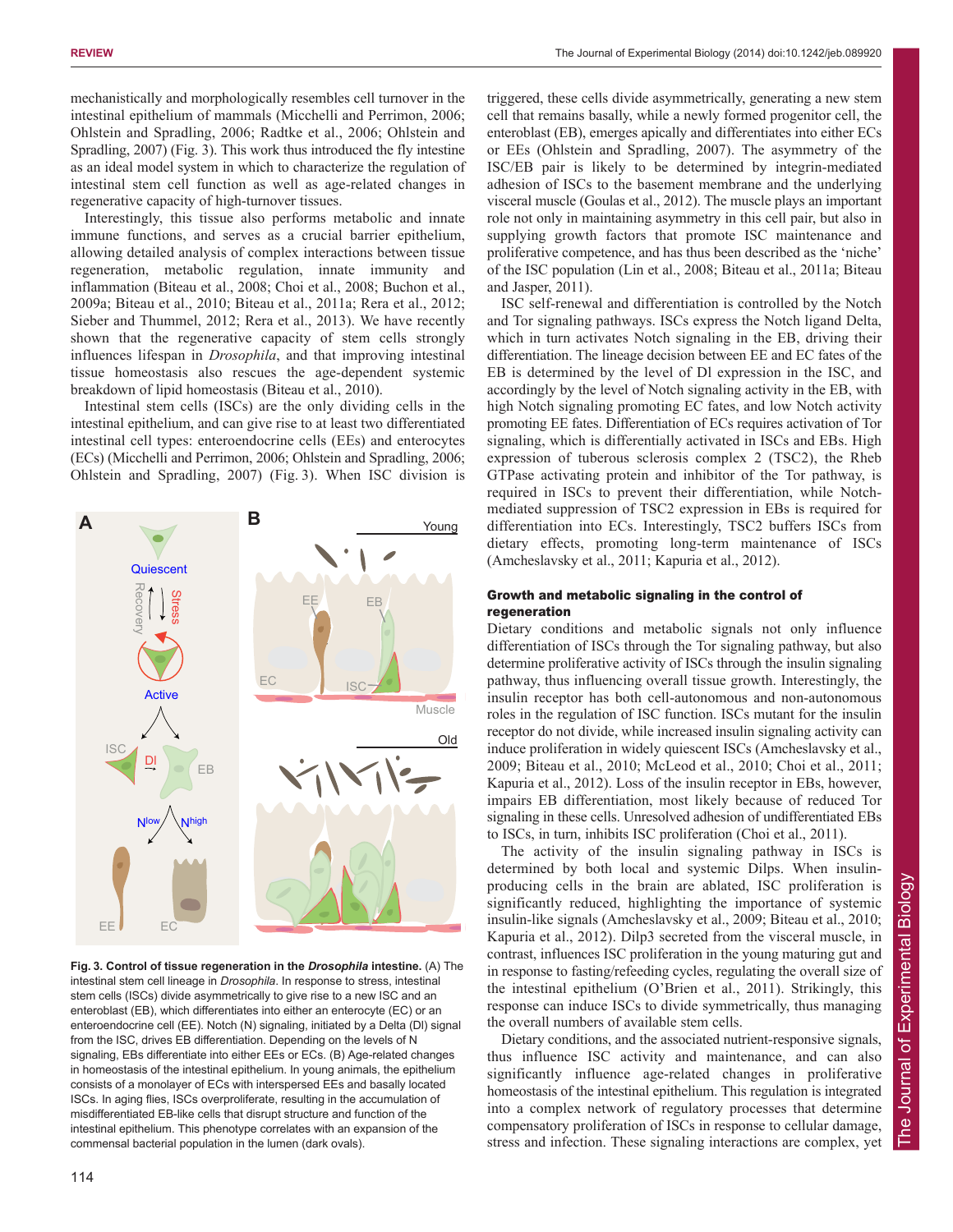their impact on tissue homeostasis, health and lifespan suggest that further insight into these processes is crucial to understanding agerelated inflammatory and proliferative diseases in vertebrates (Biteau et al., 2011a).

## Regenerative response to tissue damage

ISC proliferation rates are regulated by JNK signaling, but also by the Jak/Stat signaling pathway and by p38 MAPK, EGFR and insulin signaling (Biteau et al., 2008; Amcheslavsky et al., 2009; Apidianakis et al., 2009; Buchon et al., 2009a; Buchon et al., 2009b; Chatterjee and Ip, 2009; Jiang et al., 2009; Biteau et al., 2010; Buchon et al., 2010; Biteau and Jasper, 2011; Jiang et al., 2011). These pathways regulate ISC proliferation through a number of local and paracrine interactions involving both ECs and the muscle. Stress, infection, injury or tissue damage leads to JNK activation in ECs, which in turn induces production of the Jak/Stat ligands Upd1–3. These ligands are also induced by activation of Yorkie, which occurs in response to a loss of tissue integrity and repression of the Hippo pathway. Upds activate the Jak/Stat pathway in ISCs, triggering proliferation. At the same time, cell-autonomous activation of JNK signaling in ISCs can promote proliferation of these cells in response to oxidative stress. All these stress-induced pathways determine the activity of the ISC pool by changing the ratio of quiescent to active stem cells. Signaling through receptor tyrosine kinase pathways (including InR and EGFR signaling), however, is crucial to maintaining the proliferative potential of ISCs. The Fos transcription factor integrates JNK signaling with EGFR signaling (which is activated in ISCs by ligands derived from both the muscle and ECs), and thus serves as a crucial node in a signaling network that governs ISC activity (Buchon et al., 2010; Biteau and Jasper, 2011).

# Loss of proliferative homeostasis in aging animals: a chronic inflammatory condition?

As regeneration through the ISC lineage is crucial for normal homeostatic tissue turnover as well as for epithelial recovery after damage or infection (Buchon et al., 2009a; Buchon et al., 2009b; Jiang et al., 2009), the activity of ISCs strongly influences stress and infection tolerance, as well as lifespan of flies. Interestingly, ISCs become deregulated in aging flies, overproliferating and producing a large number of cells that undergo incomplete differentiation (Fig. 3). This triggers intestinal dysplasia, which is characterized by loss of apico-basal organization of the epithelium and accumulation of mis-differentiated cells at the basement membrane (Biteau et al., 2008; Choi et al., 2008). The gut then loses both its resorptive and its barrier functions, resulting in increased mortality (Buchon et al., 2009a; Buchon et al., 2009b; Rera et al., 2011; Rera et al., 2012). This phenotype is caused by an age-related increase in global oxidative stress in the intestine that is associated with the presence of commensal bacteria (Buchon et al., 2009a) and results in the widespread activation of stress-responsive signaling pathways (Biteau et al., 2008). This includes p38 MAPK, JNK and the Jak/Stat signaling pathways, which are influenced by the commensal flora and are activated in the gut after exposure to pathogenic bacteria (Apidianakis et al., 2009; Buchon et al., 2009a; Buchon et al., 2009b; Chatterjee and Ip, 2009; Jiang et al., 2009). In the absence of infection, basal activation of JNK and Jak/Stat activities in ISCs by commensal bacteria is sufficient to maintain low levels of epithelial renewal in young flies (Buchon et al., 2009a). In older flies, however, the commensal population seems to cause excessive activation of JNK and JAK/Stat signaling, inducing the intestinal dysplasia described above. Accordingly, midguts from 30-day-old axenically raised flies exhibit a marked decrease in mitotic ISCs, as well as reduced levels of JNK and Jak/Stat signaling pathways compared with control animals (Buchon et al., 2009a).

It is likely that similar interactions between signals that regulate stem cell activity and inflammatory processes cause age-related deregulation of tissue homeostasis in barrier epithelia of vertebrates. Loss of tissue homeostasis and cancer progression is associated with an inflammatory state (Mantovani, 2005; Colotta et al., 2009; Mantovani, 2009), and individuals genetically predisposed to chronic inflammation display a higher incidence of various cancers, while tissue inflammation is present in most tumor microenvironments (Mantovani, 2005; Grivennikov et al., 2010).

This association between inflammation and cancer is particularly significant in barrier epithelia such as the intestinal epithelium, which mount frequent and required immune responses to pathogenic microorganisms (Xavier and Podolsky, 2007; Garrett et al., 2010). Accordingly, patients with inflammatory bowel diseases (including ulcerative colitis or Crohn's disease) have an increased risk of developing colon cancer (Gonda et al., 2009). Interestingly, studies to determine the genetic basis of colon cancer indicate that changes in microflora composition and load might be a prominent etiological factor for chronic inflammation and cancer development (Gonda et al., 2009; Uronis et al., 2009; Kaser et al., 2010; Niwa et al., 2010; Qin et al., 2010). Germ-free mice, accordingly, exhibit reduced intestinal inflammation and are refractory to carcinogen-induced colon tumor formation (Uronis et al., 2009).

Better mechanistic understanding of (1) the interactions between the microflora, (2) the innate immune responses and (3) the regenerative processes in the intestinal epithelium are thus key to the development of models of disease progression and are likely to significantly impact our understanding of the development of agerelated tissue dysplasias. Intestinal dysplasia significantly limits *Drosophila* lifespan, and reducing the rate of stem cell proliferation in the aging intestine is sufficient to extend lifespan of the organism (Biteau et al., 2010; Rera et al., 2011). Similar management of stem cell proliferation in mammalian barrier epithelia is therefore likely to be beneficial for health and lifespan. Fly studies are leading the way to identify strategies that will promote stem cell quiescence, reduce dysplasia and improve health of the tissue. Reducing IIS and Tor activity, limiting JNK activation, promoting activity of the Nrf2 transcription factor, promoting mitochondrial function, as well as overexpressing general antioxidant genes and chaperones are all strategies that will limit ISC proliferation, delay or prevent dysplasia, and increase lifespan in this model (Biteau et al., 2010; Rera et al., 2011).

# Conclusions and future directions

The integration of studies characterizing the tissue-specific regulation of metabolic and proliferative homeostasis with studies focusing on systemic control of metabolic homeostasis, fitness and longevity in flies promises to significantly advance our understanding of aging and the development of age-related diseases. It is clear that stress- and nutrient-responsive signaling pathways (including IIS/FOXO, TOR and JNK signaling) play a central role in governing homeostasis and longevity by coordinating metabolic functions, cell growth and proliferation, and stress responses throughout the organism (Figs 1, 2). However, many questions remain: how are these signaling pathways integrated under specific environmental (nutritional and stress) conditions; what are the major determinants that maintain the balance between acute stress responses, tissue repair and metabolic adaptation, and why does this balance degrade with age? It can be expected that further systematic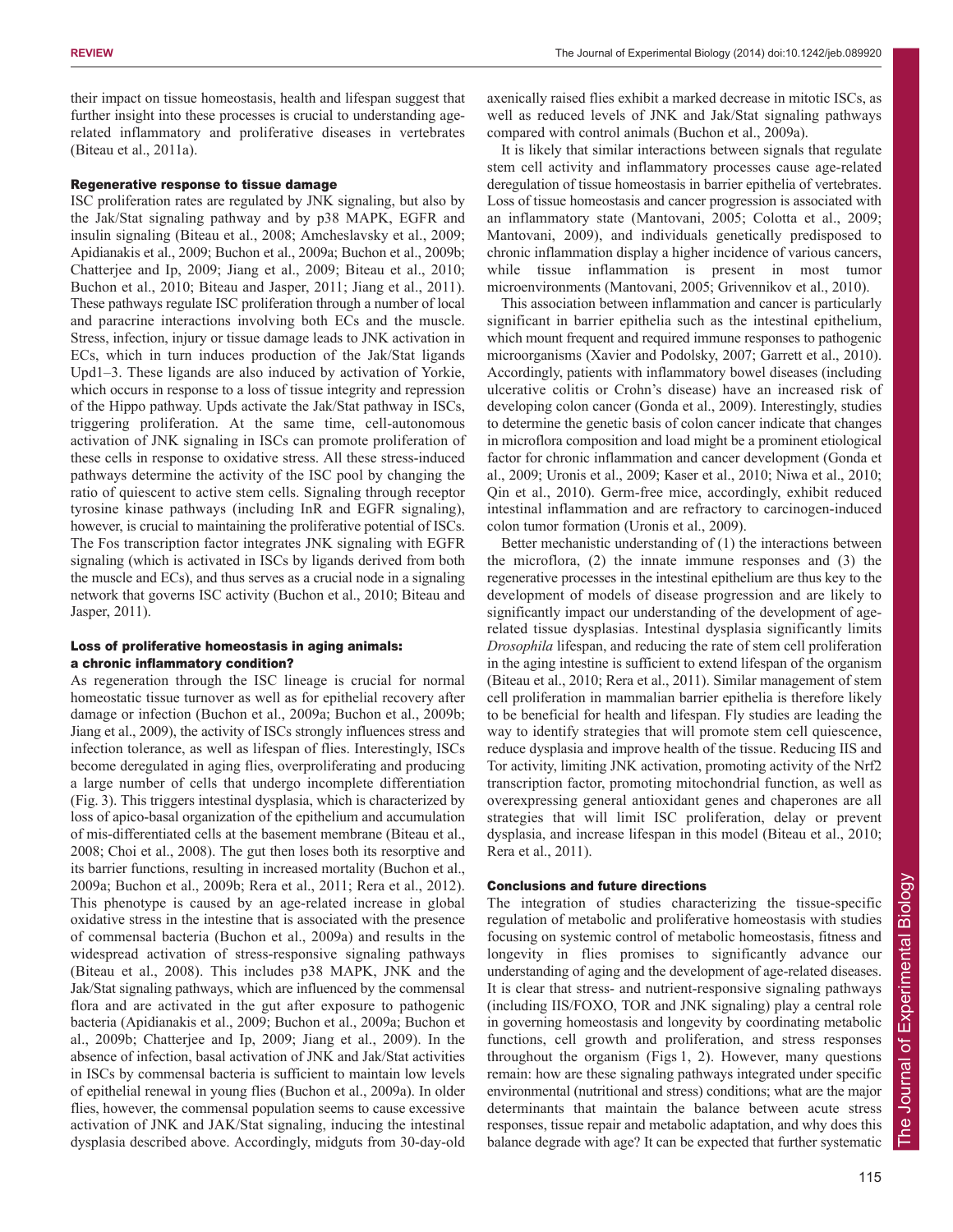analysis of the role of signaling interactions in the control of stress, regenerative and metabolic responses in the fly will continue to provide new insight and elucidate potential therapeutic avenues against age-associated pathologies.

#### **Competing interests**

The authors declare no competing financial interests.

#### **Author contributions**

All three authors contributed to the concept of this review, as well as to writing and editing.

#### **Funding**

This work was supported by the National Institute on Aging (NIH RO1 AG028127), the National Institute on General Medical Sciences (NIH RO1 GM100196), the Ellison Medical Foundation (AG-SS-2224-08), and by AFAR/Ellison postdoctoral fellowships to J.K. and L.W. Deposited in PMC for release after 12 months.

#### **References**

- **Accili, D. and Arden, K. C.** (2004). Foxos at the crossroads of cellular metabolism, differentiation, and transformation. *Cell* **117**, 421-426.
- **Aguirre, V., Uchida, T., Yenush, L., Davis, R. and White, M. F.** (2000). The c-Jun NH2-terminal kinase promotes insulin resistance during association with insulin receptor substrate-1 and phosphorylation of Ser307. *J. Biol. Chem.* **275**, 9047-9054.
- **Amcheslavsky, A., Jiang, J. and Ip, Y. T.** (2009). Tissue damage-induced intestinal stem cell division in *Drosophila*. *Cell Stem Cell* **4**, 49-61.
- **Amcheslavsky, A., Ito, N., Jiang, J. and Ip, Y. T.** (2011). Tuberous sclerosis complex and Myc coordinate the growth and division of *Drosophila* intestinal stem cells. *J. Cell Biol.* **193**, 695-710.
- **Apidianakis, Y., Pitsouli, C., Perrimon, N. and Rahme, L.** (2009). Synergy between bacterial infection and genetic predisposition in intestinal dysplasia. *Proc. Natl. Acad. Sci. USA* **106**, 20883-20888.
- **Badin, P. M., Louche, K., Mairal, A., Liebisch, G., Schmitz, G., Rustan, A. C., Smith, S. R., Langin, D. and Moro, C.** (2011). Altered skeletal muscle lipase expression and activity contribute to insulin resistance in humans. *Diabetes* **60**, 1734-1742.
- **Bai, H., Kang, P. and Tatar, M.** (2012). *Drosophila* insulin-like peptide-6 (dilp6) expression from fat body extends lifespan and represses secretion of *Drosophila* insulin-like peptide-2 from the brain. *Aging Cell* **11**, 978-985.
- **Bargmann, C. I. and Horvitz, H. R.** (1991). Control of larval development by chemosensory neurons in *Caenorhabditis elegans*. *Science* **251**, 1243-1246.
- **Barzilai, N., Huffman, D. M., Muzumdar, R. H. and Bartke, A.** (2012). The critical role of metabolic pathways in aging. *Diabetes* **61**, 1315-1322.
- **Biteau, B. and Jasper, H.** (2011). EGF signaling regulates the proliferation of intestinal stem cells in *Drosophila*. *Development* **138**, 1045-1055.
- **Biteau, B., Hochmuth, C. E. and Jasper, H.** (2008). JNK activity in somatic stem cells causes loss of tissue homeostasis in the aging *Drosophila* gut. *Cell Stem Cell* **3**, 442-455.
- **Biteau, B., Karpac, J., Supoyo, S., Degennaro, M., Lehmann, R. and Jasper, H.** (2010). Lifespan extension by preserving proliferative homeostasis in *Drosophila*. *PLoS Genet.* **6**, e1001159.
- **Biteau, B., Hochmuth, C. E. and Jasper, H.** (2011a). Maintaining tissue homeostasis: dynamic control of somatic stem cell activity. *Cell Stem Cell* **9**, 402-411.
- **Biteau, B., Karpac, J., Hwangbo, D. and Jasper, H.** (2011b). Regulation of *Drosophila* lifespan by JNK signaling. *Exp. Gerontol.* **46**, 349-354.
- **Blüher, M., Kahn, B. B. and Kahn, C. R.** (2003). Extended longevity in mice lacking the insulin receptor in adipose tissue. *Science* **299**, 572-574.
- **Bouzakri, K. and Zierath, J. R.** (2007). MAP4K4 gene silencing in human skeletal muscle prevents tumor necrosis factor-alpha-induced insulin resistance. *J. Biol. Chem.* **282**, 7783-7789.
- **Broughton, S. and Partridge, L.** (2009). Insulin/IGF-like signalling, the central nervous system and aging. *Biochem. J.* **418**, 1-12.
- **Broughton, S. J., Piper, M. D., Ikeya, T., Bass, T. M., Jacobson, J., Driege, Y., Martinez, P., Hafen, E., Withers, D. J., Leevers, S. J. et al.** (2005). Longer lifespan, altered metabolism, and stress resistance in *Drosophila* from ablation of cells making insulin-like ligands. *Proc. Natl. Acad. Sci. USA* **102**, 3105-3110.
- **Brunet, A., Bonni, A., Zigmond, M. J., Lin, M. Z., Juo, P., Hu, L. S., Anderson, M. J., Arden, K. C., Blenis, J. and Greenberg, M. E.** (1999). Akt promotes cell survival by phosphorylating and inhibiting a Forkhead transcription factor. *Cell* **96**, 857-868.
- **Brunet, A., Sweeney, L. B., Sturgill, J. F., Chua, K. F., Greer, P. L., Lin, Y., Tran, H., Ross, S. E., Mostoslavsky, R., Cohen, H. Y. et al.** (2004). Stress-dependent regulation of FOXO transcription factors by the SIRT1 deacetylase. *Science* **303**, 2011-2015.
- **Buchon, N., Broderick, N. A., Chakrabarti, S. and Lemaitre, B.** (2009a). Invasive and indigenous microbiota impact intestinal stem cell activity through multiple pathways in *Drosophila*. *Genes Dev.* **23**, 2333-2344.
- **Buchon, N., Broderick, N. A., Poidevin, M., Pradervand, S. and Lemaitre, B.** (2009b). Drosophila intestinal response to bacterial infection: activation of host defense and stem cell proliferation. *Cell Host Microbe* **5**, 200-211.
- **Buchon, N., Broderick, N. A., Kuraishi, T. and Lemaitre, B.** (2010). *Drosophila* EGFR pathway coordinates stem cell proliferation and gut remodeling following infection. *BMC Biol.* **8**, 152.
- **Campisi, J. and Sedivy, J.** (2009). How does proliferative homeostasis change with age? What causes it and how does it contribute to aging? *J. Gerontol. A Biol. Sci. Med. Sci.* **64A**, 164-166.
- **Chakrabarti, P. and Kandror, K. V.** (2009). Foxo1 controls insulin-dependent adipose triglyceride lipase (ATGL) expression and lipolysis in adipocytes. *J. Biol. Chem.* **284**, 13296-13300.
- **Chatterjee, M. and Ip, Y. T.** (2009). Pathogenic stimulation of intestinal stem cell response in *Drosophila*. *J. Cell. Physiol.* **220**, 664-671.
- **Chell, J. M. and Brand, A. H.** (2010). Nutrition-responsive glia control exit of neural stem cells from quiescence. *Cell* **143**, 1161-1173.
- **Choi, N. H., Kim, J. G., Yang, D. J., Kim, Y. S. and Yoo, M. A.** (2008). Age-related changes in *Drosophila* midgut are associated with PVF2, a PDGF/VEGF-like growth factor. *Aging Cell* **7**, 318-334.
- **Choi, N. H., Lucchetta, E. and Ohlstein, B.** (2011). Nonautonomous regulation of *Drosophila* midgut stem cell proliferation by the insulin-signaling pathway. *Proc. Natl. Acad. Sci. USA* **108**, 18702-18707.
- **Clancy, D. J., Gems, D., Harshman, L. G., Oldham, S., Stocker, H., Hafen, E., Leevers, S. J. and Partridge, L.** (2001). Extension of life-span by loss of CHICO, a *Drosophila* insulin receptor substrate protein. *Science* **292**, 104-106.
- **Colombani, J., Andersen, D. S. and Léopold, P.** (2012). Secreted peptide Dilp8 coordinates *Drosophila* tissue growth with developmental timing. *Science* **336**, 582- 585.
- **Colotta, F., Allavena, P., Sica, A., Garlanda, C. and Mantovani, A.** (2009). Cancerrelated inflammation, the seventh hallmark of cancer: links to genetic instability. *Carcinogenesis* **30**, 1073-1081.
- **Conboy, I. M. and Rando, T. A.** (2012). Heterochronic parabiosis for the study of the effects of aging on stem cells and their niches. *Cell Cycle* **11**, 2260-2267.
- **Davis, R. J.** (2000). Signal transduction by the JNK group of MAP kinases. *Cell* **103**, 239-252.
- **Demontis, F. and Perrimon, N.** (2010). FOXO/4E-BP signaling in *Drosophila* muscles regulates organism-wide proteostasis during aging. *Cell* **143**, 813-825.
- **Deng, X., Zhang, W., O-Sullivan, I., Williams, J. B., Dong, Q., Park, E. A., Raghow, R., Unterman, T. G. and Elam, M. B.** (2012). Foxo1 inhibits sterol regulatory element-binding protein-1c (SREBP-1c) gene expression via transcription factors Sp1 and SREBP-1c. *J. Biol. Chem.* **287**, 20132-20143.
- **Eijkelenboom, A. and Burgering, B. M.** (2013). FOXOs: signalling integrators for homeostasis maintenance. *Nat. Rev. Mol. Cell Biol.* **14**, 83-97.
- **Emanuelli, B., Eberlé, D., Suzuki, R. and Kahn, C. R.** (2008). Overexpression of the dual-specificity phosphatase MKP-4/DUSP-9 protects against stress-induced insulin resistance. *Proc. Natl. Acad. Sci. USA* **105**, 3545-3550.
- **Essers, M. A., Weijzen, S., de Vries-Smits, A. M., Saarloos, I., de Ruiter, N. D., Bos, J. L. and Burgering, B. M.** (2004). FOXO transcription factor activation by oxidative stress mediated by the small GTPase Ral and JNK. *EMBO J.* **23**, 4802- 4812.
- **Friedman, D. B. and Johnson, T. E.** (1988). Three mutants that extend both mean and maximum life span of the nematode, *Caenorhabditis elegans*, define the age-1 gene. *J. Gerontol.* **43**, B102-B109.
- **Garelli, A., Gontijo, A. M., Miguela, V., Caparros, E. and Dominguez, M.** (2012). Imaginal discs secrete insulin-like peptide 8 to mediate plasticity of growth and maturation. *Science* **336**, 579-582.
- **Garinis, G. A., van der Horst, G. T., Vijg, J. and Hoeijmakers, J. H.** (2008). DNA damage and ageing: new-age ideas for an age-old problem. *Nat. Cell Biol.* **10**, 1241- 1247.
- **Garrett, W. S., Gordon, J. I. and Glimcher, L. H.** (2010). Homeostasis and inflammation in the intestine. *Cell* **140**, 859-870.

**Géminard, C., Rulifson, E. J. and Léopold, P.** (2009). Remote control of insulin secretion by fat cells in *Drosophila*. *Cell Metab.* **10**, 199-207.

- **Giannakou, M. E., Goss, M., Jünger, M. A., Hafen, E., Leevers, S. J. and Partridge, L.** (2004). Long-lived *Drosophila* with overexpressed dFOXO in adult fat body. *Science* **305**, 361.
- **Gonda, T. A., Tu, S. and Wang, T. C.** (2009). Chronic inflammation, the tumor microenvironment and carcinogenesis. *Cell Cycle* **8**, 2005-2013.
- **Goulas, S., Conder, R. and Knoblich, J. A.** (2012). The Par complex and integrins direct asymmetric cell division in adult intestinal stem cells. *Cell Stem Cell* **11**, 529- 540.
- **Greer, E. L. and Brunet, A.** (2008). Signaling networks in aging. *J. Cell Sci.* **121**, 407- 412.
- **Grivennikov, S. I., Greten, F. R. and Karin, M.** (2010). Immunity, inflammation, and cancer. *Cell* **140**, 883-899.
- **Guarente, L. and Kenyon, C.** (2000). Genetic pathways that regulate ageing in model organisms. *Nature* **408**, 255-262.
- **Han, M. S., Jung, D. Y., Morel, C., Lakhani, S. A., Kim, J. K., Flavell, R. A. and Davis, R. J.** (2013). JNK expression by macrophages promotes obesity-induced insulin resistance and inflammation. *Science* **339**, 218-222.
- **Hayes, D. P.** (2010). Nutritional hormesis and aging. *Dose Response* **8**, 10-15.
- **Hertweck, M., Göbel, C. and Baumeister, R.** (2004). *C. elegans* SGK-1 is the critical component in the Akt/PKB kinase complex to control stress response and life span. *Dev. Cell* **6**, 577-588.
- **Hirosumi, J., Tuncman, G., Chang, L., Görgün, C. Z., Uysal, K. T., Maeda, K., Karin, M. and Hotamisligil, G. S.** (2002). A central role for JNK in obesity and insulin resistance. *Nature* **420**, 333-336.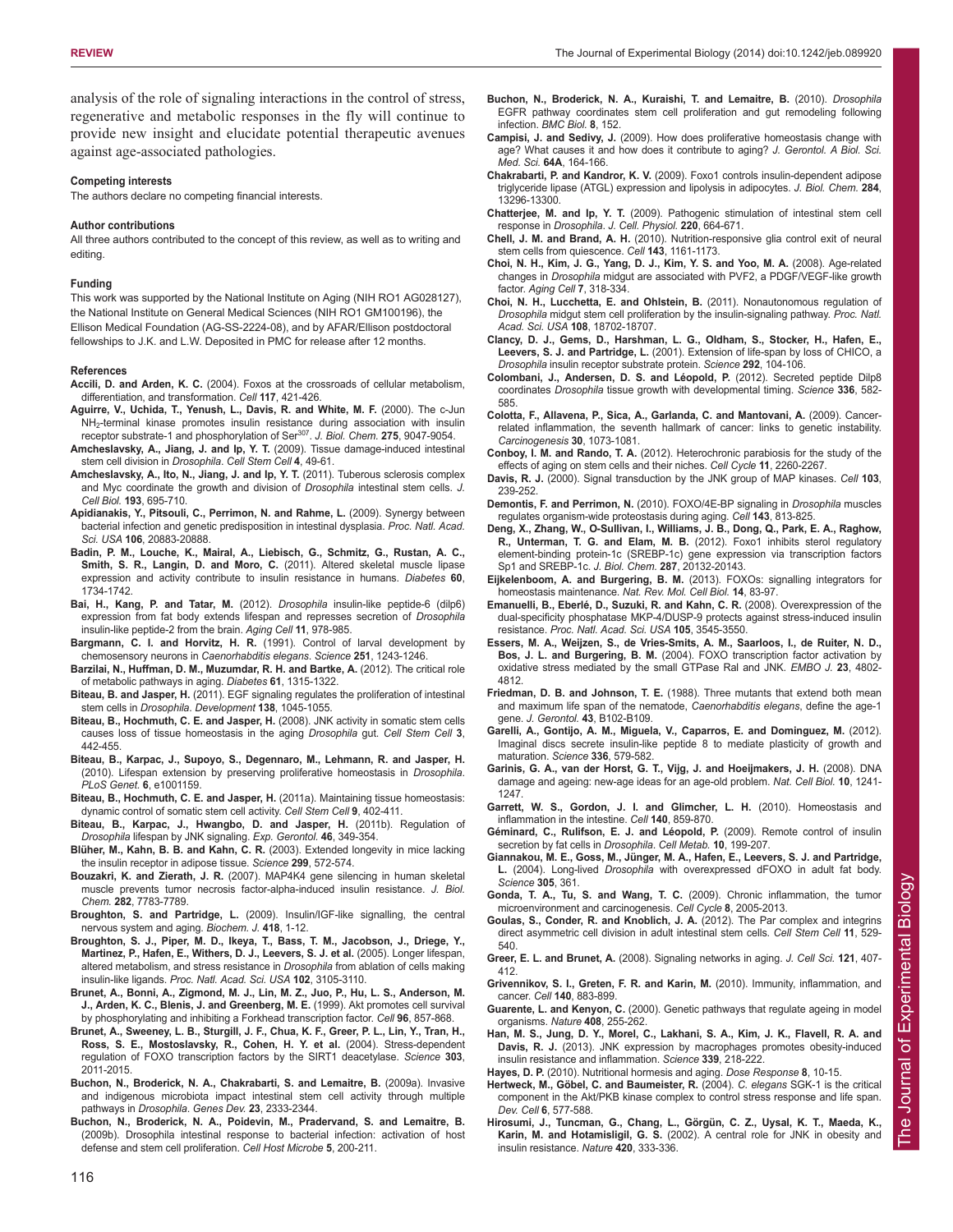- **Holzenberger, M., Dupont, J., Ducos, B., Leneuve, P., Géloën, A., Even, P. C., Cervera, P. and Le Bouc, Y.** (2003). IGF-1 receptor regulates lifespan and resistance to oxidative stress in mice. *Nature* **421**, 182-187.
- **Hotamisligil, G. S.** (1999). Mechanisms of TNF-alpha-induced insulin resistance. *Exp. Clin. Endocrinol. Diabetes* **107**, 119-125.
- **Hotamisligil, G. S.** (2005). Role of endoplasmic reticulum stress and c-Jun NH2 terminal kinase pathways in inflammation and origin of obesity and diabetes. *Diabetes* **54** Suppl., S73-S78.
- **Hotamisligil, G. S.** (2006). Inflammation and metabolic disorders. *Nature* **444**, 860- 867.
- **Hotamisligil, G. S., Peraldi, P., Budavari, A., Ellis, R., White, M. F. and Spiegelman, B. M.** (1996). IRS-1-mediated inhibition of insulin receptor tyrosine kinase activity in TNF-α- and obesity-induced insulin resistance. *Science* **271**, 665-668.
- **Hwangbo, D. S., Gershman, B., Tu, M. P., Palmer, M. and Tatar, M.** (2004). *Drosophila* dFOXO controls lifespan and regulates insulin signalling in brain and fat body. *Nature* **429**, 562-566.
- **Jaeschke, A. and Davis, R. J.** (2007). Metabolic stress signaling mediated by mixedlineage kinases. *Mol. Cell* **27**, 498-508.
- **Jang, Y. C., Sinha, M., Cerletti, M., Dall'Osso, C. and Wagers, A. J.** (2011). Skeletal muscle stem cells: effects of aging and metabolism on muscle regenerative function. *Cold Spring Harb. Symp. Quant. Biol.* **76**, 101-111.
- **Jasper, H. and Jones, D. L.** (2010). Metabolic regulation of stem cell behavior and implications for aging. *Cell Metab.* **12**, 561-565.
- **Jiang, H., Patel, P. H., Kohlmaier, A., Grenley, M. O., McEwen, D. G. and Edgar, B. A.** (2009). Cytokine/Jak/Stat signaling mediates regeneration and homeostasis in the *Drosophila* midgut. *Cell* **137**, 1343-1355.
- **Jiang, H., Grenley, M. O., Bravo, M. J., Blumhagen, R. Z. and Edgar, B. A.** (2011). EGFR/Ras/MAPK signaling mediates adult midgut epithelial homeostasis and regeneration in *Drosophila*. *Cell Stem Cell* **8**, 84-95.
- **Jones, D. L. and Rando, T. A.** (2011). Emerging models and paradigms for stem cell ageing. *Nat. Cell Biol.* **13**, 506-512.
- **Kahn, A. and Olsen, A.** (2010). Stress to the rescue: is hormesis a 'cure' for aging? *Dose Response* **8**, 48-52.
- **Kapahi, P.** (2010). Protein synthesis and the antagonistic pleiotropy hypothesis of aging. *Adv. Exp. Med. Biol.* **694**, 30-37.
- **Kapahi, P., Chen, D., Rogers, A. N., Katewa, S. D., Li, P. W., Thomas, E. L. and Kockel, L.** (2010). With TOR, less is more: a key role for the conserved nutrientsensing TOR pathway in aging. *Cell Metab.* **11**, 453-465.
- **Kapuria, S., Karpac, J., Biteau, B., Hwangbo, D. and Jasper, H.** (2012). Notchmediated suppression of TSC2 expression regulates cell differentiation in the *Drosophila* intestinal stem cell lineage. *PLoS Genet.* **8**, e1003045.
- **Karin, M. and Gallagher, E.** (2005). From JNK to pay dirt: Jun kinases, their biochemistry, physiology and clinical importance. *IUBMB Life* **57**, 283-295.
- **Karpac, J. and Jasper, H.** (2009). Insulin and JNK: optimizing metabolic homeostasis and lifespan. *Trends Endocrinol. Metab.* **20**, 100-106.
- **Karpac, J., Hull-Thompson, J., Falleur, M. and Jasper, H.** (2009). JNK signaling in insulin-producing cells is required for adaptive responses to stress in *Drosophila*. *Aging Cell* **8**, 288-295.
- **Karpac, J., Younger, A. and Jasper, H.** (2011). Dynamic coordination of innate immune signaling and insulin signaling regulates systemic responses to localized DNA damage. *Dev. Cell* **20**, 841-854.
- **Kaser, A., Zeissig, S. and Blumberg, R. S.** (2010). Inflammatory bowel disease. *Annu. Rev. Immunol.* **28**, 573-621.
- **Katewa, S. D. and Kapahi, P.** (2010). Dietary restriction and aging, 2009. *Aging Cell* **9**, 105-112.
- **Kenyon, C.** (2005). The plasticity of aging: insights from long-lived mutants. *Cell* **120**, 449-460.
- **Kenyon, C. J.** (2010). The genetics of ageing. *Nature* **464**, 504-512.
- **Kenyon, C., Chang, J., Gensch, E., Rudner, A. and Tabtiang, R.** (1993). A *C. elegans* mutant that lives twice as long as wild type. *Nature* **366**, 461-464.
- **Kido, Y., Burks, D. J., Withers, D., Bruning, J. C., Kahn, C. R., White, M. F. and Accili, D.** (2000). Tissue-specific insulin resistance in mice with mutations in the insulin receptor, IRS-1, and IRS-2. *J. Clin. Invest.* **105**, 199-205.
- **Kimura, K. D., Tissenbaum, H. A., Liu, Y. and Ruvkun, G.** (1997). daf-2, an insulin receptor-like gene that regulates longevity and diapause in *Caenorhabditis elegans*. *Science* **277**, 942-946.
- **Kitamura, T., Kahn, C. R. and Accili, D.** (2003). Insulin receptor knockout mice. *Annu. Rev. Physiol.* **65**, 313-332.
- **Kops, G. J., Dansen, T. B., Polderman, P. E., Saarloos, I., Wirtz, K. W., Coffer, P. J., Huang, T. T., Bos, J. L., Medema, R. H. and Burgering, B. M.** (2002). Forkhead transcription factor FOXO3a protects quiescent cells from oxidative stress. *Nature* **419**, 316-321.
- **Lemaitre, B. and Hoffmann, J.** (2007). The host defense of *Drosophila melanogaster*. *Annu. Rev. Immunol.* **25**, 697-743.
- **Leopold, P. and Perrimon, N.** (2007). *Drosophila* and the genetics of the internal milieu. *Nature* **450**, 186-188.
- **Li, W., Kennedy, S. G. and Ruvkun, G.** (2003). daf-28 encodes a *C. elegans* insulin superfamily member that is regulated by environmental cues and acts in the DAF-2 signaling pathway. *Genes Dev.* **17**, 844-858.
- **Libert, S., Chao, Y., Zwiener, J. and Pletcher, S. D.** (2008). Realized immune response is enhanced in long-lived *puc* and *chico* mutants but is unaffected by dietary restriction. *Mol. Immunol.* **45**, 810-817.
- **Libina, N., Berman, J. R. and Kenyon, C.** (2003). Tissue-specific activities of *C. elegans* DAF-16 in the regulation of lifespan. *Cell* **115**, 489-502.
- **Lin, G., Xu, N. and Xi, R.** (2008). Paracrine Wingless signalling controls self-renewal of *Drosophila* intestinal stem cells. *Nature* **455**, 1119-1123.
- **Liu, L. and Rando, T. A.** (2011). Manifestations and mechanisms of stem cell aging. *J. Cell Biol.* **193**, 257-266.
- **Luca, F., Perry, G. H. and Di Rienzo, A.** (2010). Evolutionary adaptations to dietary changes. *Annu. Rev. Nutr.* **30**, 291-314.
- **Luo, X., Puig, O., Hyun, J., Bohmann, D. and Jasper, H.** (2007). Foxo and Fos regulate the decision between cell death and survival in response to UV irradiation. *EMBO J.* **26**, 380-390.

**Mair, W. and Dillin, A.** (2008). Aging and survival: the genetics of life span extension by dietary restriction. *Annu. Rev. Biochem.* **77**, 727-754.

**Mamay, C. L., Mingo-Sion, A. M., Wolf, D. M., Molina, M. D. and Van Den Berg, C. L.** (2003). An inhibitory function for JNK in the regulation of IGF-I signaling in breast cancer. *Oncogene* **22**, 602-614.

**Manning, A. M. and Davis, R. J.** (2003). Targeting JNK for therapeutic benefit: from junk to gold? *Nat. Rev. Drug Discov.* **2**, 554-565.

- **Mantovani, A.** (2005). Cancer: inflammation by remote control. *Nature* **435**, 752-753.
- **Mantovani, A.** (2009). Cancer: inflaming metastasis. *Nature* **457**, 36-37.
- **Matsumoto, M. and Accili, D.** (2005). All roads lead to Foxo. *Cell Metab.* **1**, 215-216. **McLeod, C. J., Wang, L., Wong, C. and Jones, D. L.** (2010). Stem cell dynamics in
- response to nutrient availability. *Curr. Biol.* **20**, 2100-2105. **Micchelli, C. A. and Perrimon, N.** (2006). Evidence that stem cells reside in the adult *Drosophila* midgut epithelium. *Nature* **439**, 475-479.
- **Michael, M. D., Kulkarni, R. N., Postic, C., Previs, S. F., Shulman, G. I., Magnuson, M. A. and Kahn, C. R.** (2000). Loss of insulin signaling in hepatocytes leads to severe insulin resistance and progressive hepatic dysfunction. *Mol. Cell* **6**, 87-97.
- **Mihaylova, M. M., Vasquez, D. S., Ravnskjaer, K., Denechaud, P. D., Yu, R. T., Alvarez, J. G., Downes, M., Evans, R. M., Montminy, M. and Shaw, R. J.** (2011). Class IIa histone deacetylases are hormone-activated regulators of FOXO and mammalian glucose homeostasis. *Cell* **145**, 607-621.
- **Mizuno, T., Hisamoto, N., Terada, T., Kondo, T., Adachi, M., Nishida, E., Kim, D. H., Ausubel, F. M. and Matsumoto, K.** (2004). The Caenorhabditis elegans MAPK phosphatase VHP-1 mediates a novel JNK-like signaling pathway in stress response. *EMBO J.* **23**, 2226-2234.
- **Murphy, M. P. and Partridge, L.** (2008). Toward a control theory analysis of aging. *Annu. Rev. Biochem.* **77**, 777-798.
- **Murphy, C. T., McCarroll, S. A., Bargmann, C. I., Fraser, A., Kamath, R. S., Ahringer, J., Li, H. and Kenyon, C.** (2003). Genes that act downstream of DAF-16 to influence the lifespan of *Caenorhabditis elegans*. *Nature* **424**, 277-283.
- **Niedernhofer, L. J., Garinis, G. A., Raams, A., Lalai, A. S., Robinson, A. R., Appeldoorn, E., Odijk, H., Oostendorp, R., Ahmad, A., van Leeuwen, W. et al.** (2006). A new progeroid syndrome reveals that genotoxic stress suppresses the somatotroph axis. *Nature* **444**, 1038-1043.
- **Nielsen, M. D., Luo, X., Biteau, B., Syverson, K. and Jasper, H.** (2008). 14-3-3 Epsilon antagonizes Foxo to control growth, apoptosis and longevity in *Drosophila*. *Aging Cell* **7**, 688-699.
- **Niwa, T., Tsukamoto, T., Toyoda, T., Mori, A., Tanaka, H., Maekita, T., Ichinose, M., Tatematsu, M. and Ushijima, T.** (2010). Inflammatory processes triggered by *Helicobacter pylori* infection cause aberrant DNA methylation in gastric epithelial cells. *Cancer Res.* **70**, 1430-1440.
- **O'Brien, L. E., Soliman, S. S., Li, X. and Bilder, D.** (2011). Altered modes of stem cell division drive adaptive intestinal growth. *Cell* **147**, 603-614.
- **Odegaard, J. I. and Chawla, A.** (2013). Pleiotropic actions of insulin resistance and inflammation in metabolic homeostasis. *Science* **339**, 172-177.
- **Oh, S. W., Mukhopadhyay, A., Svrzikapa, N., Jiang, F., Davis, R. J. and Tissenbaum, H. A.** (2005). JNK regulates lifespan in *Caenorhabditis elegans* by modulating nuclear translocation of forkhead transcription factor/DAF-16. *Proc. Natl. Acad. Sci. USA* **102**, 4494-4499.
- **Ohlstein, B. and Spradling, A.** (2006). The adult *Drosophila* posterior midgut is maintained by pluripotent stem cells. *Nature* **439**, 470-474.
- **Ohlstein, B. and Spradling, A.** (2007). Multipotent *Drosophila* intestinal stem cells specify daughter cell fates by differential notch signaling. *Science* **315**, 988-992.
- **Okamoto, N., Yamanaka, N., Yagi, Y., Nishida, Y., Kataoka, H., O'Connor, M. B. and Mizoguchi, A.** (2009). A fat body-derived IGF-like peptide regulates postfeeding growth in *Drosophila*. *Dev. Cell* **17**, 885-891.
- **Ozcan, U., Cao, Q., Yilmaz, E., Lee, A. H., Iwakoshi, N. N., Ozdelen, E., Tuncman, G., Görgün, C., Glimcher, L. H. and Hotamisligil, G. S.** (2004). Endoplasmic reticulum stress links obesity, insulin action, and type 2 diabetes. *Science* **306**, 457- 461.
- **Panowski, S. H. and Dillin, A.** (2009). Signals of youth: endocrine regulation of aging in *Caenorhabditis elegans*. *Trends Endocrinol. Metab.* **20**, 259-264.
- **Parkes, T. L., Elia, A. J., Dickinson, D., Hilliker, A. J., Phillips, J. P. and Boulianne, G. L.** (1998). Extension of *Drosophila* lifespan by overexpression of human SOD1 in motorneurons. *Nat. Genet.* **19**, 171-174.
- **Qin, J., Li, R., Raes, J., Arumugam, M., Burgdorf, K. S., Manichanh, C., Nielsen, T., Pons, N., Levenez, F., Yamada, T. et al.** (2010). A human gut microbial gene catalogue established by metagenomic sequencing. *Nature* **464**, 59-65.
- **Radtke, F., Clevers, H. and Riccio, O.** (2006). From gut homeostasis to cancer. *Curr. Mol. Med.* **6**, 275-289.
- **Rajan, A. and Perrimon, N.** (2012). Drosophila cytokine unpaired 2 regulates physiological homeostasis by remotely controlling insulin secretion. *Cell* **151**, 123-137.
- **Rando, T. A. and Chang, H. Y.** (2012). Aging, rejuvenation, and epigenetic reprogramming: resetting the aging clock. *Cell* **148**, 46-57.